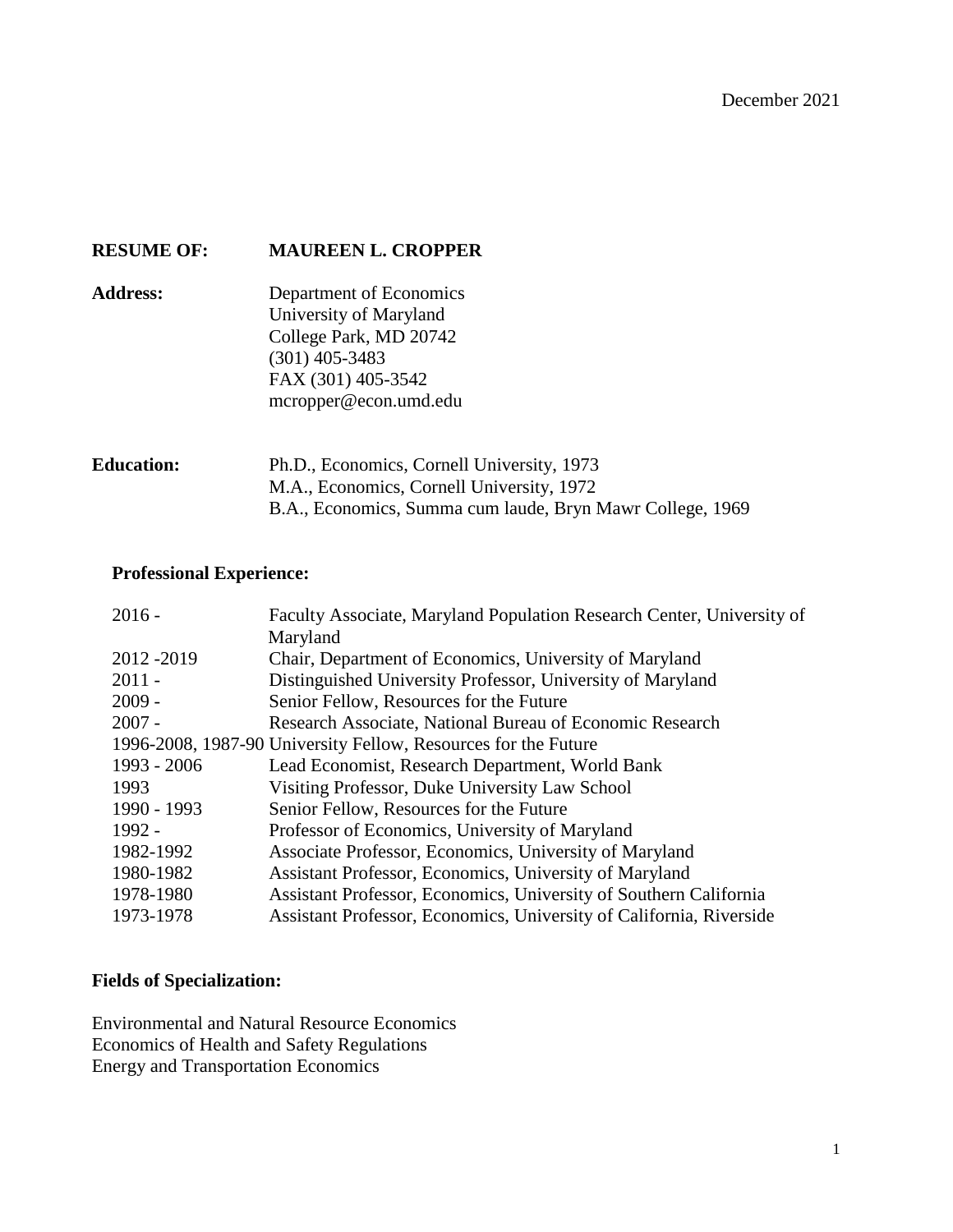#### **PUBLICATIONS**

## **BOOKS**

*Valuing Environmental Benefits: The Selected Essays of Maureen Cropper*. Cheltenham, UK: Edward Elgar Publishers, 1999.

## **JOURNALS AND CHAPTERS IN BOOKS**

- 1. "A State Preference Approach to the Precautionary Demand for Money," **American Economic Review** 66 (1976), 388-394.
- 2. "Regulating Activities with Catastrophic Environmental Effects," **Journal of Environmental Economics and Management** 3 (1976), 1-15.
- 3. "Health, Investment in Health, and Occupational Choice," **Journal of Political Economy** 85 (1977), 1273-1294.
- 4. "The Optimal Consumption of a Depletable Natural Resource: An Elaboration, Correction and Extension," (with Milton Weinstein and Richard Zeckhauser) **Quarterly Journal of Economics** 92 (1978), 337-344.
- 5. "The Optimal Extinction of a Renewable Natural Resource," (with Dwight Lee and S.S. Pannu), **Journal of Environmental Economics and Management** 6 (1979), 341-349.
- 6. "Inter-city Wage Differentials and the Value of Air Quality," (with A.S. Arriaga-Salinas), **Journal of Urban Economics** 8 (1980), 236-254.
- 7. "Pollution Aspects of Nuclear Energy Use," **Journal of Environmental Economics and Management** 7 (1980), 334-352.
- 8. "Measuring Benefits from Reduced Morbidity," **American Economic Review Proceedings** 71 (1981), 235-240.
- 9. "The Value of Urban Amenities," **Journal of Regional Science** 21 (1981), 359-374.
- 10. "Economic Incentives for Pollution Control," in **Lecture Notes, American Mathematical Society Short Course on Environmental and Natural Resource Mathematics,** American Mathematical Society, Providence, R.I., 1985.
- 11. "A Note on the Extinction of Renewable Resources," **Journal of Environmental Economics and Management** 15 (1988), 64-70.
- 12. "Families and the Economics of Risks to Life," (with Frances G. Sussman), **American Economic Review** 78 (1988), 255-260.
- 13. "On the Choice of Functional Form for Hedonic Price Functions," (with Leland B. Deck and Kenneth E. McConnell), **Review of Economics and Statistics** 70 (1988), 668-675.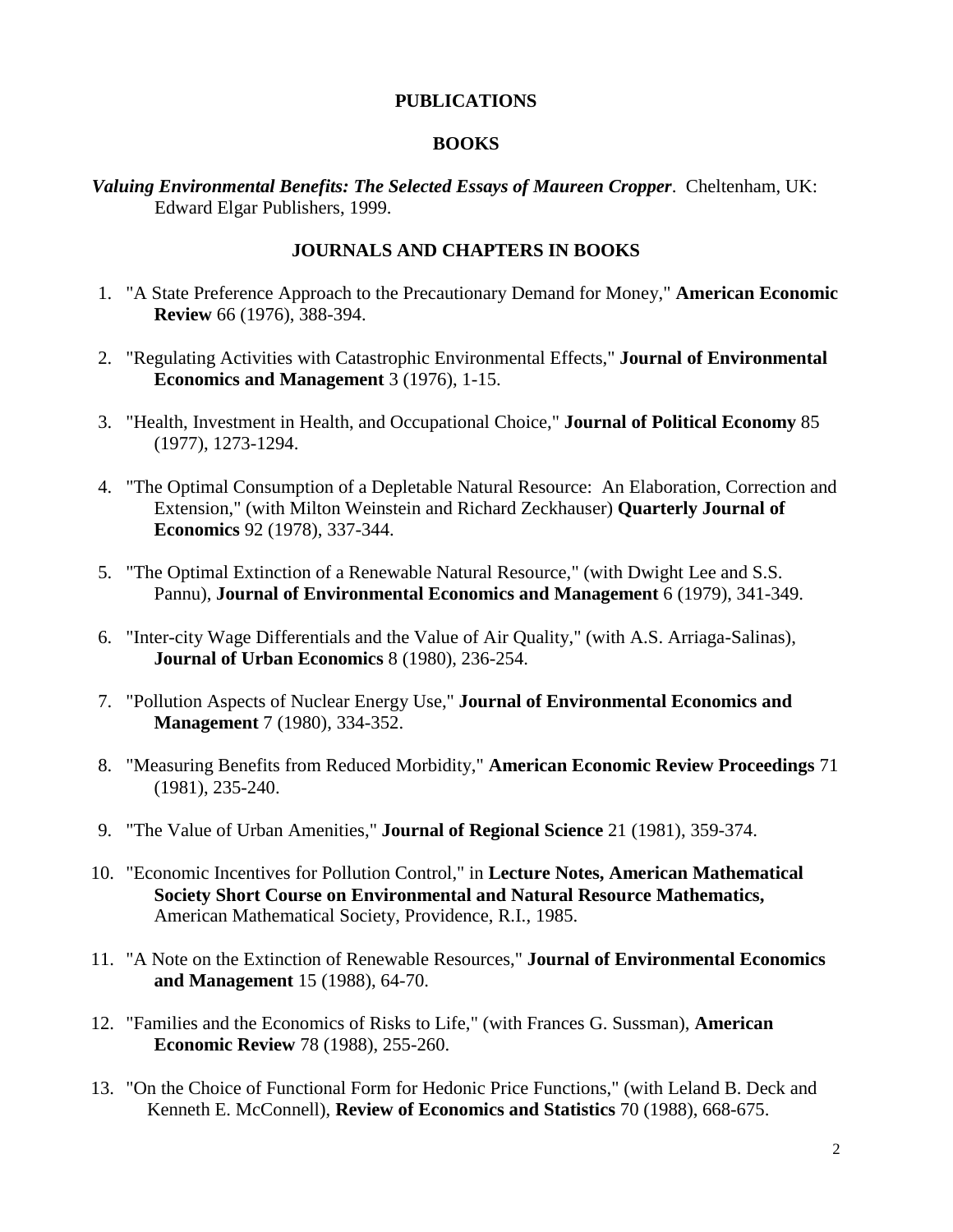- 14. "Valuing Future Risks to Life," (with Frances G. Sussman), **Journal of Environmental Economics and Management**, 19 (1990), 160-174.
- 15. "Discounting and the Evaluation of Life-Saving Programs," (with Paul R. Portney), **Journal of Risk and Uncertainty**, 3 (1990), 369-380.
- 16. "Wasteful Commuting: A Re-examination," (with Patrice L. Gordon), **Journal of Urban Economics,** 29 (1991), 2-13.
- 17. "Valuing Environmental Health Effects," (with A.M. Freeman III) in John Braden and Charles Kolstad (eds.) **Measuring the Demand for Environmental Commodities.** Amsterdam: North-Holland, 1991.
- 18. "Discounting Human Lives," (with Sema K. Aydede and Paul R. Portney), **American Journal of Agricultural Economics,** 73 (1991), 1410-1415.
- 19. "The Determinants of Pesticide Regulation: A Statistical Analysis of EPA Decisionmaking," (with William N. Evans, Stephen J. Berardi, Maria M. Ducla-Soares and Paul R. Portney), **Journal of Political Economy**, 100 (1992), 175-198.
- 20. The Effect of Information on Health Risk Valuations," (with Alan J. Krupnick), **Journal of Risk and Uncertainty**, 5 (1992), 29-48.
- 21. "Rates of Time Preference for Saving Lives" (with Sema K. Aydede and Paul R. Portney), **American Economic Review Proceedings** 82 (1992), 469-472.
- 22. "Environmental Economics: A Survey," (with Wallace E. Oates), **Journal of Economic Literature**, 30 (1992), 675-740.
- 23. "Pesticide Regulation and the Rule-making Process," (with William N. Evans, Stephen J. Berardi, Maria M. Ducla-Soares and Paul R. Portney), **Northeastern Journal of Agricultural and Resource Economics**, 21 (1992), 77- 82.
- 24. "The Estimation of Consumer Preferences for Attributes: A Comparison of Hedonic and Discrete Choice Approaches" (with Leland Deck, Nalin Kishor, and Ted McConnell), **Review of Economics and Statistics** 75 (1993), 225-232.
- 25. "Preferences for Life-Saving Programs: How the Public Discounts Time and Age," (with Sema K. Aydede and Paul R. Portney), **Journal of Risk and Uncertainty** 8 (1994), 243-265.
- 26. "The Interaction of Population Growth and Environmental Quality," (with Charles Griffiths), **American Economic Review Proceedings** 84 (1994), 250-254.
- 27. "Economic and Health Consequences of Pesticide Use in Developing Country Agriculture: Discussion," **American Journal of Agricultural Economics** 76 (1994), 605-607.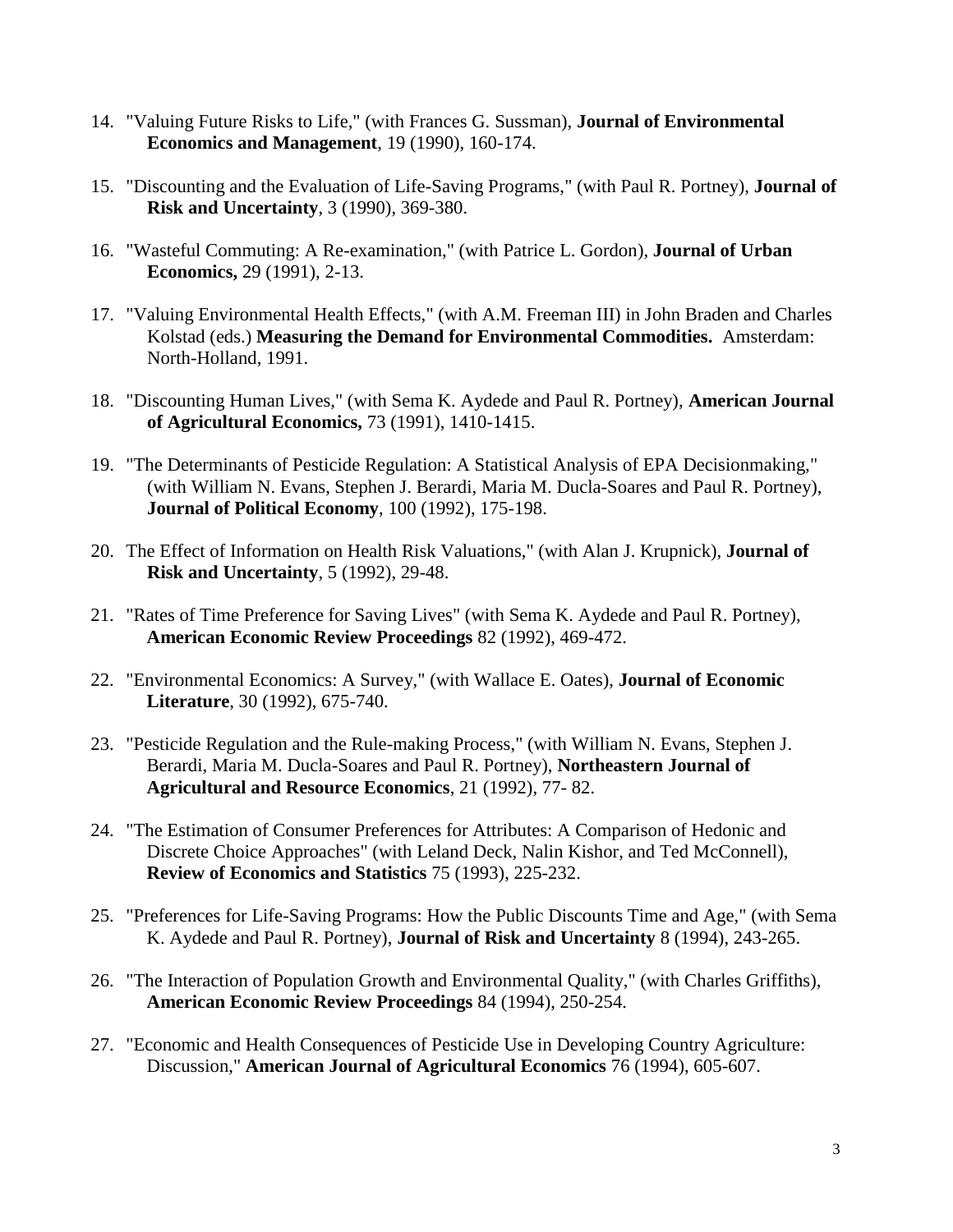- 28. "Do Benefits and Costs Matter in Environmental Regulation? An Analysis of EPA Decisions Under Superfund" (with Shreekant Gupta and George L. Van Houtven), in R. Revesz and R Stewart (eds.) **Reauthorizing Superfund: Theoretical and Empirical Issues.** Baltimore: Johns Hopkins University Press for Resources for the Future, 1995.
- 29. "Discussion: Valuing Food Safety: Which Approaches to Use?" in Julie Caswell (ed.) **Valuing Food Safety and Nutrition.** Boulder, CO: Westview Press, 1995.
- 30. "What is the Value of Reduced Morbidity in Taiwan?" (with A. Alberini, Tsu-Tan Fu, A. Krupnick, Jin-Tan Liu, Daigee Shaw and Winston Harrington) in R. Mendelsohn and D. Shaw (eds.) **The Economics of Pollution Control in the Asian Pacific.** London: Edward Elgar Publishers, 1996.
- 31. "Comment on "Estimating the Demand for Public Goods: The Collective Choice and Contingent Valuation Approaches," in D. Bjornstad and J. Kahn (eds.) **Using Contingent Valuation to Measure Non-Market Values.** London: Edward Elgar Publishers, 1996.
- 32. "Benefit-Cost Analysis in Environmental Health and Safety Regulation: A Statement of Principles." (with K.J. Arrow, G.C. Eads, R.W. Hahn, L.B. Lave, R.G. Noll, P.R. Portney, M. Russell, R. Schmalensee, V.K. Smith and R. N. Stavins) AEI Press, 1996.
- 33. "Is There A Role for Benefit-Cost Analysis in Environmental, Health and Safety Regulation?" (with K.J. Arrow, G.C. Eads, R.W. Hahn, L.B. Lave, R.G. Noll, P.R. Portney, M. Russell, R. Schmalensee, V.K. Smith and R. N. Stavins), **Science** 272 (1996), 221-222.
- 34. "When is a Life Too Costly to Save? The Evidence from U.S. Environmental Regulations" (with George L. Van Houtven), **Journal of Environmental Economics and Management**  30 (1996), 348-68.
- 35. "Paying for Permanence: An Economic Analysis of EPA's Cleanup Decisions at Superfund Sites," (with Shreekant Gupta and George Van Houtven), **The RAND Journal of Economics** 27 (1996), 563-82.
- 36. "The Health Benefits of Air Pollution Control in Delhi" (with Nathalie Simon, Anna Alberini, Seema Arora and P.K. Sharma), **American Journal of Agricultural Economics** 79 (1997), 1625-1629.
- 37. "Valuing Health Effects of Air Pollution in Developing Countries: The Case of Taiwan,: (with Anna Alberini, Tsu-Tan Fu, Alan Krupnick, Jin-Tan Liu, Daigee Shaw and Winston Harrington), **Journal of Environmental Economics and Management** 34 (1997), 107- 126.
- 38. "Contingent Valuation," (with Anna Alberini) in **The New Palgrave Dictionary of Economics and the Law**, Peter Newman (ed.). London: Macmillan, 1998.
- 39. "Roads, Population Pressures and Deforestation in Thailand, 1976-1989," (with C. Griffiths and M. Mani), **Land Economics**, 75 (1999), 58-73.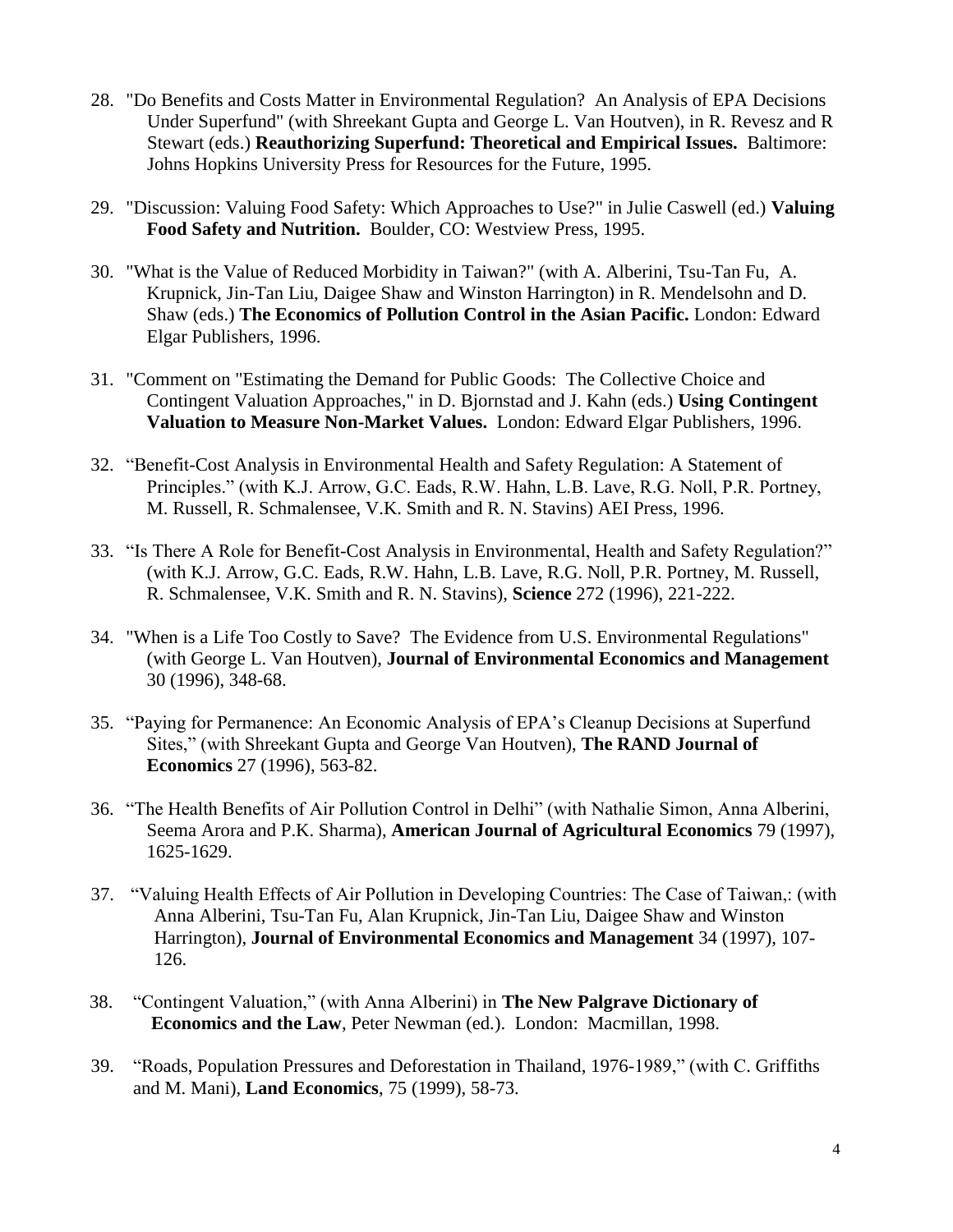- 40. "Environmental Federalism: Welfare Losses from Uniform National Drinking Water Standards," (with Terry M. Dinan and Paul R. Portney), in **Environmental and Public Economics: Essays in Honor of Wallace E. Oates**, Arvind Panagariya, Paul Portney, and Robert M. Schwab eds., Cheltenham, UK: Edward Elgar Publishing Company, 1999.
- 41. "The Implications of Hyperbolic Discounting for Project Evaluation," (with David Laibson) in **Discounting Intergenerational Equity**. Paul R. Portney and John Weyant (eds.) Washington, DC: Resources for the Future, 1999.
- 42. "Has Economic Research Answered the Needs of Environmental Policy?" **Journal of Environmental Economics and Management**, 39 (2000), 328-350.
- 43. "Public Choices Between Life-Saving Programs: The Tradeoff Between Qualitative Factors and Lives Saved"(with Uma Subramanian), **Journal of Risk and Uncertainty**, 21(1):117- 149, July 2000.
- 44. "Sulfur Dioxide Control by Electric Utilities: What Are the Gains from Trade?" (with Curtis Carlson, Dallas Burtraw, and Karen Palmer), **Journal of Political Economy**, 108 (2000), 1292-1317.
- 45. "Predicting the Location of Deforestation in North Thailand: The Role of Roads and Protected Areas," (with Jyotsna Puri and Charles Griffiths), **Land Economics**, 77(2):172-186, May 2001.
- 46. "Age, Health, and the Willingness to Pay for Mortality Risk Reductions: A Contingent Valuation Survey of Ontario Residents," (with Alan Krupnick, Anna Alberini, Nathalie Simon, Bernie O'Brien, Ron Goeree and Martin Heintzelman), **Journal of Risk and Uncertainty**, 24(2):161-186, March 2002.
- 47. **Estimating the Public Health Benefits of Air Pollution Regulations** (co-author), National Research Council, 2002.
- 48. "The Demand for a Malaria Vaccine: Evidence from Ethiopia," (with Mitiku Haile, Julian Lampietti, Christine Poulos and Dale Whittington), **Journal of Development Economics,**  75(1):303-318, October 2004.
- 49. "Does the Value of a Statistical Life Vary with Age and Health Status? Evidence from the U.S. and Canada," (with Alan Krupnick, Anna Alberini and Nathalie Simon), **Journal of Environmental Economics and Management**, 48(1): 769-792, July 2004.
- 50. "Better Evaluation of Life-Saving Environmental Regulations," in **New Approaches on Energy and the Environment: Policy Advice for the President**. Richard D. Morgenstern and Paul R. Portney (eds.) Washington, DC: Resources for the Future, 2004.
- 51. "Traffic Fatalities and Economic Growth," (with Elizabeth Kopits), **Accident Analysis and Prevention**, 37(1):169-178, January 2005.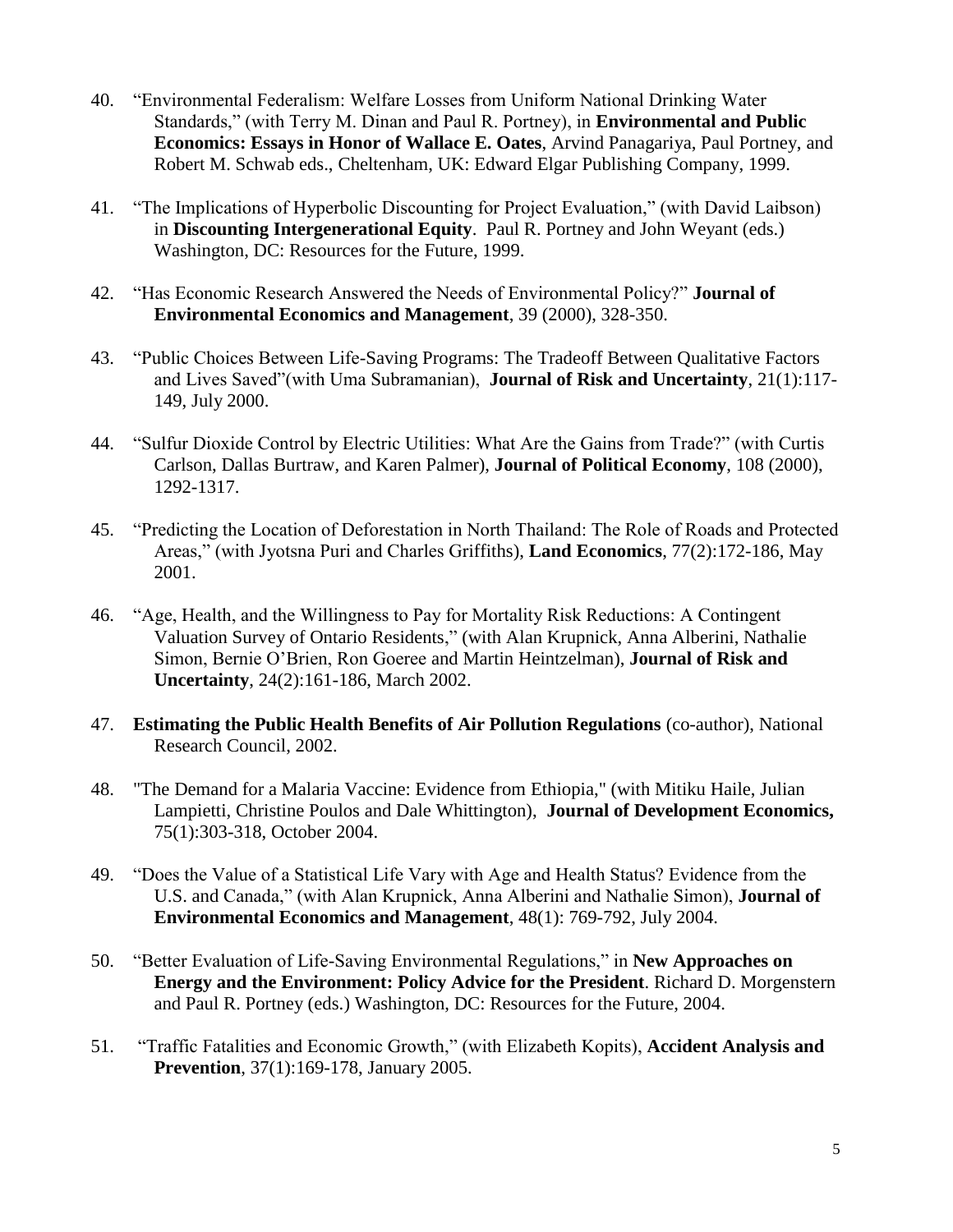- 52. "The Impact of Urban Spatial Structure on Travel Demand in the United States," (with Antonio Bento, Ahmed Mobarak and Katja Vinha), **The Review of Economics and Statistics**, 87(3): 466-478, August 2005.
- 53. **Environmental Health and Traditional Fuel use in Guatemala** (with K. Ahmed, Y. Awe, D. Barnes and M. Kojima). Washington, DC: World Bank, 2005.
- 54. "The Demand for Insecticide-Treated Mosquito Nets" (with C. Poulos, J. Lampietti, D. Whittington and M. Haile) in the **Handbook of Contingent Valuation**, J. Kahn and A. Alberini (eds.), pp. 324-339. Edward Elgar, 2006.
- 55. "Willingness to Pay for Mortality Risk Reductions: Does Latency Matter?" (with Anna Alberini, Alan Krupnick and Nathalie Simon), **Journal of Risk and Uncertainty**, 32(3): 231-245, May 2006.
- 56. **Valuing Health for Regulatory Cost-Effectiveness Analysis** (Co-author), National Academies Press, 2006.
- 57. "The Value of Mortality Risk Reductions in Delhi, India," (with Soma Bhattacharya and Anna Alberini), **Journal of Risk and Uncertainty**, 34(1): 21-47, February 2007.
- 58. "The Impact of Policies to Control Motor Vehicle Emissions in Mumbai, India," (with Akie Takeuchi and Antonio Bento), **Journal of Regional Science**, 47(1): 27-46, February 2007.
- 59. "Why Have Traffic Fatalities Declined in Industrialised Countries? Implications for Pedestrians and Vehicle Occupants," (with Elizabeth Kopits), **Journal of Transport Economics and Policy**, 42(1):129-154, January 2008.
- 60. "The Welfare Effects of Slum Improvement Programs: The Case of Mumbai" (with Akie Takeuchi and Antonio Bento), **Journal of Urban Economics**, 64(1), 65-84, July 2008.
- 61. "Global Environmental Sustainability—Protecting the Commons," Chapter 7 of the **Global Monitoring Report 2008**, Washington, DC: World Bank, April 2008.
- 62. "A Cross-Country Comparison of Decentralization and Environmental Protection: Commentary" in *Fiscal Decentralization and Land Policies*, G. Ingram and Y. Hong (eds.). Cambridge, MA: Lincoln Institute of Land Development (2008).
- 63. "What Are the Health Effects of Air Pollution in China? in *Is Economic Growth Sustainable?*, G.M. Heal (ed). London:Palgrave-Macmillan, 2010.
- 64. **Hidden Costs of Energy: Unpriced Consequences of Energy Production and Use.** (coauthor and Vice-Chair of Committee). National Research Council, 2010.
- 65. *Climate Change Assessments: Review of the Processes and Procedures of the Inter-Governmental Panel on Climate Change.* Inter-Academy Council. Amsterdam. 2010.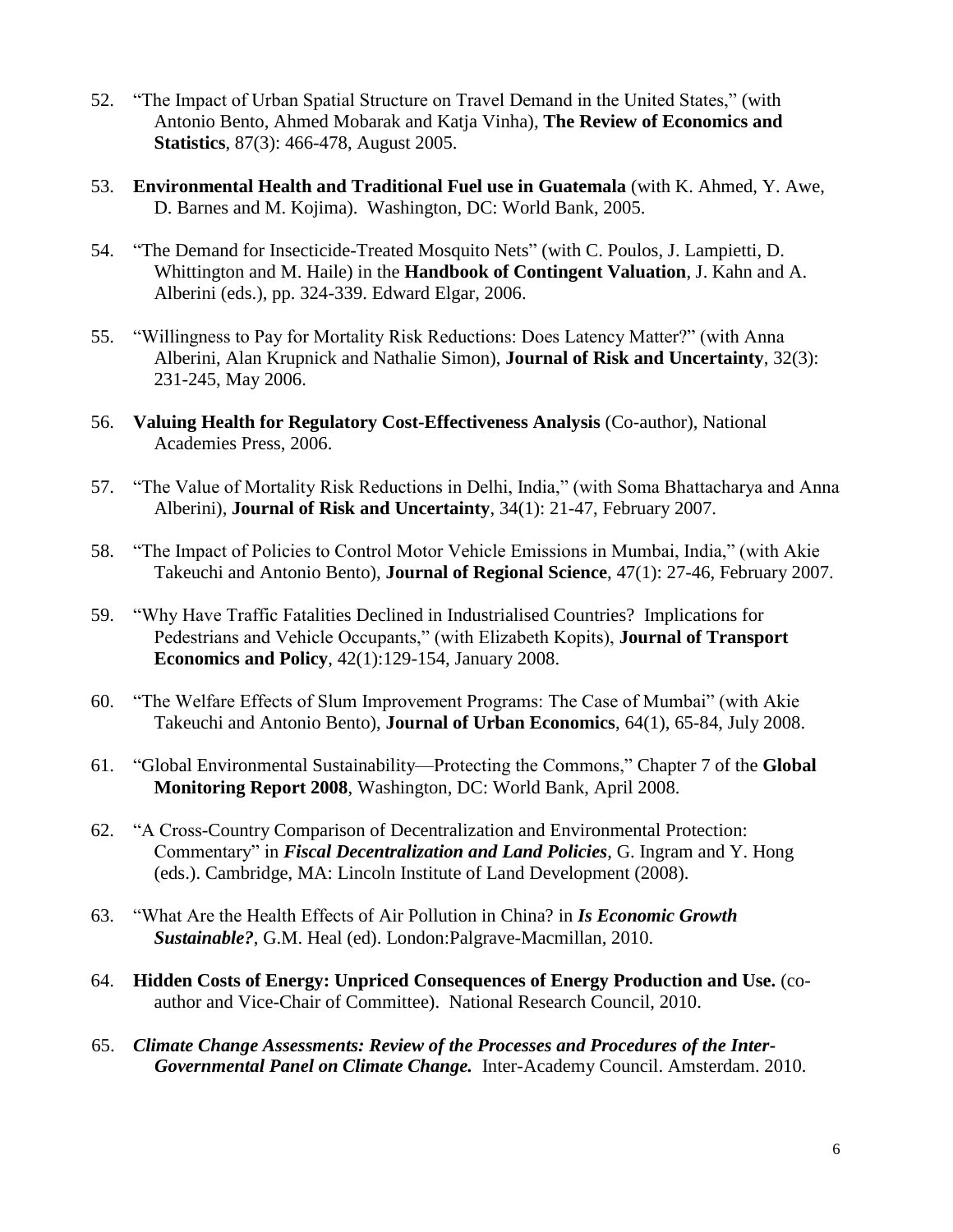- 66. "The Political Economy of Health Services Provision in Brazil," (with Ahmed Mobarak and Andrew Sunil Rajkumar), **Economic Development and Cultural Change**, 59(4), 723- 751, July 2011.
- 67. "Valuing Mortality Risks Reductions: Progress and Challenges," (with James K. Hammitt and Lisa A. Robinson), **Annual Review of Resource Economics**, vol. 3, 313-336, 2011.
- 68. "The Cost of Fuel Economy in the Indian Passenger Vehicle Market," (with Randy Chugh and Urvashi Narain), **Energy Policy***,* 39(11), 7174-7183, November 2011.
- 69. *"*Public Transport Subsidies and Affordability in Mumbai, India," (with Soma Bhattacharya), **Urban Studies Research***,* vol. 2012, November 2012.
- 70. **Effects of US Tax Policy on Greenhouse Gas Emissions.** (co-author). National Research Council, 2013.
- 71. "Determining Benefits and Costs For Future Generations," (with Kenneth J. Arrow, Christian Gollier, Ben Groom, Geoffrey M. Heal, Richard G. Newell, William D. Nordhaus, Robert S. Pindyck, William A. Pizer, Paul R. Portney, Thomas Sterner, Richard S. J. Tol, and Martin L. Weitzman), **Science**, vol 341(6144), 349-350, July 2013.
- 72. "Why Are Power Plants in India Less Efficient than Power Plants in the United States?" (with Hei Sing (Ron) Chan and Kabir Malik), **American Economic Review Papers and Proceedings**, 104(5), 586-90, May 2014.
- 73. "How Effective are U.S. Renewable Energy Subsidies in Cutting Greenhouse Gases?" (with Brian C. Murray, Francisco de la Chesnaye, and John M. Reilly), **American Economic Review Papers and Proceedings**, 104(5), 569-74, May 2014.
- 74. "Declining Discount Rates," (with Mark C. Freeman, Ben Groom, and William A. Pizer), **American Economic Review Papers and Proceedings**, 104(5), 538-43, May 2014.
- 75. "Getting Cars Off the Road: The Cost-Effectiveness of an Episodic Pollution Control Program," (with Yi Jiang, Anna Alberini and Patrick Baur), **Environmental and Resource Economics***,* vol. 57, 117-143, May 2014.
- 76. "Should Governments Use a Declining Discount Rate in Project Analysis?" (with K.J. Arrow, C. Gollier, B. Groom, G.M. Heal, R.G. Newell, W.D. Nordhaus, R.S. Pindyck, W.A. Pizer, P.R. Portney, T. Sterner, R.S.J. Tol, and M.L. Weitzman. **Review of Environmental Economics and Policy,** 8(2), 145-163, July 2014.
- 77. "How Should Benefits and Costs Be Discounted in an Inter-generational Context?" Ch. 5 in *Sustainable Consumption: Multi-Dimensional Perspectives in Honour of Sir Partha Dasgupta*, Dale Southeron and Alistair Ulph (eds.), Oxford University Press, 2014.
- 78. "Using and Improving the Social Cost of Carbon," (with William Pizer, Matthew Adler, Joseph Aldy, David Anthoff, Kenneth Gillingham, Michael Greenstone, Brian Murray, Richard Newell, Richard Richels, Arden Rowell, Stephanie Waldhoff, and Jonathan Wiener), **Science**, 346 (6213), 1181-1182, December 2014.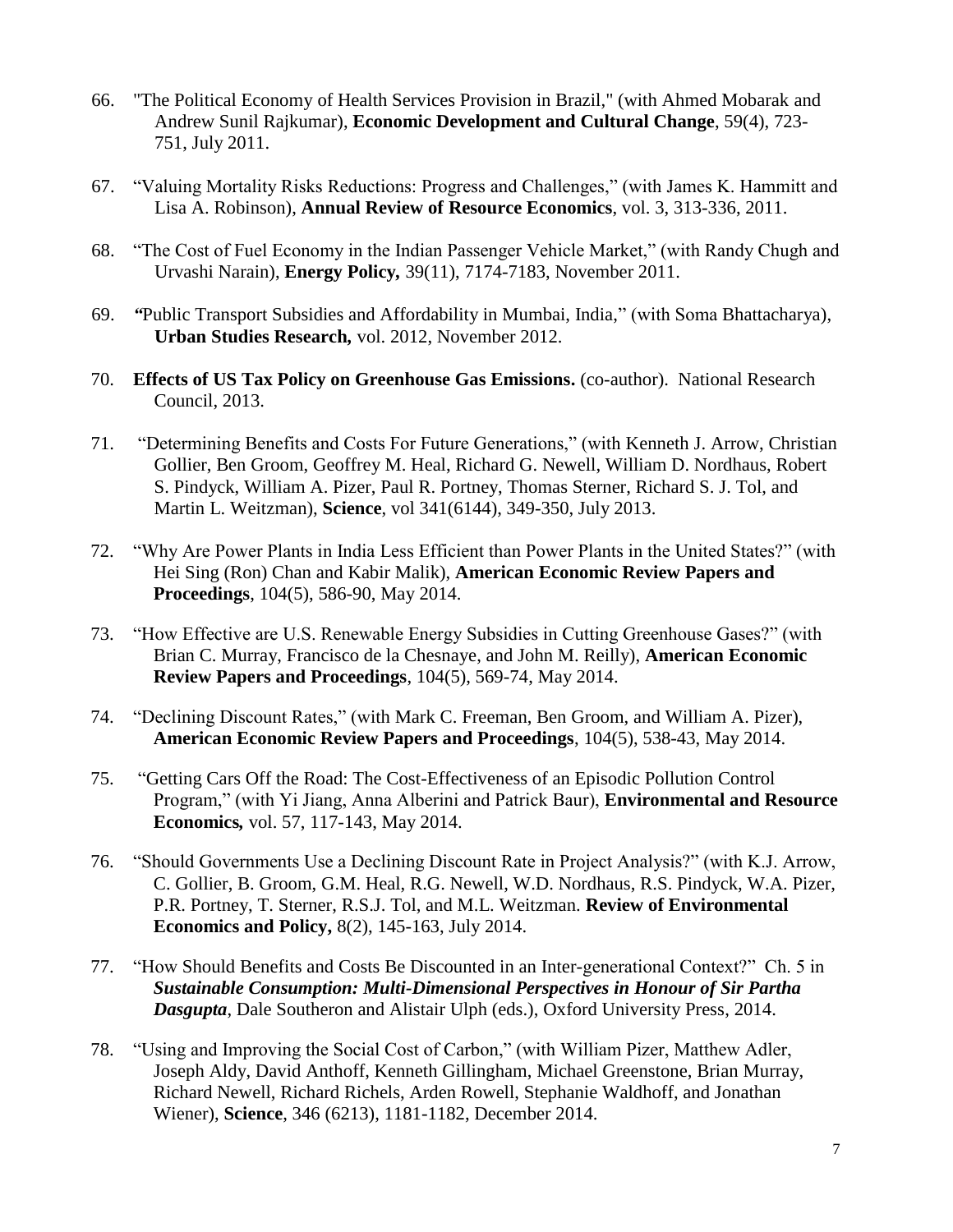- 79. Health Benefits of Air Pollution Abatement Policy: Role of the Shape of the Concentration-Response Function," (with Arden Pope, Jay Coggins, & Aaron Cohen,), **Journal of the Air & Waste Management Association**, 65(5), 2015.
- 80. "The Impact of Electricity Sector Restructuring on Coal-Fired Power Plants in India," (with Kabir Malik, Alex Limonov and Anoop Singh), **The Energy Journal,** 36 (4), 287-312, 2015.
- 81. *Assessment of Approaches to Updating the Social Cost of Carbon: Phase I Report on a Near-Term Update*, (co-Chair). National Research Council, January 2016.
- 82. *Valuing Climate Damages: Updating Estimation of of the Social Cost of Carbon Dioxide*, (co-Chair). National Research Council, January 2017.
- 83. "Looking Backward to Move Regulation Forward," (with Arthur Fraas and Richard Morgernstern), **Science**, 355 (6332), 1375-1376, March 2017.
- 84. "Costs and Benefits of Installing Flue-Gas Desulfurization Units at Coal-Fired Power Plants in India," (with Sarath Guttikunda, Puja Jawahar, Kabir Malik, and Ian Partridge), Chapter 13 in **Disease Control Priorities**, Third Edition: Volume 7, Injury Prevention and Environmental Health, 2017.
- 85. *"*The Welfare Effects of Fuel Conservation Policies in a Dual-Fuel Car Market: Evidence from India," (with Randy Chugh), **Journal of Environmental Economics and Management**, 86, 244-261, November 2017.
- 86. "Household Location Decisions and the Value of Climate Amenities," (with Paramita Sinha and Martha L. Caulkins. **Journal of Environmental Economics and Management**, 92 (2018): 608-637.
- 87. *The Lancet Commission on Pollution and Health* (co-author), **The Lancet***,* 391(10119):462- 512*,* 2018.
- 88. "The Impact of Trading on the Costs and Benefits of the Acid Rain Program." (with H. Ron Chan, B. Andrew Chupp, and Nicholas Z. Muller), **Journal of Environmental Economics and Management,** 88, 180-209, March 2018.
- 89. "Facilitating Retrospective Analysis of Environmental Regulations." (with Richard Morgenstern and Nicholas Rivers). **Review of Environmental Economics and Policy**, 12(2): 359-370, Summer 2018.
- 90. "Pollution and Global Health An Agenda for Prevention." (with Philip J. Landrigan, Richard Fuller, Howard Hu, Jack Caravanos, David Hanrahan, Karti Sandilya, Thomas Chiles, Pushpam Kumar, and William A. Suk) **Environmental Health Perspectives.** 2018 Aug. 6; 126(8): 084501.
- 91. "Applying Benefit-Cost Analysis to Air Pollution Control in the Indian Power Sector." (with S. Guttikunda, P. Jawahar, Z. Lazri, K. Malik, X.P. Song, X.P. and Z. Yao, *Journal of Benefit-Cost Analysis*, 10(S1): 185-205, 2019.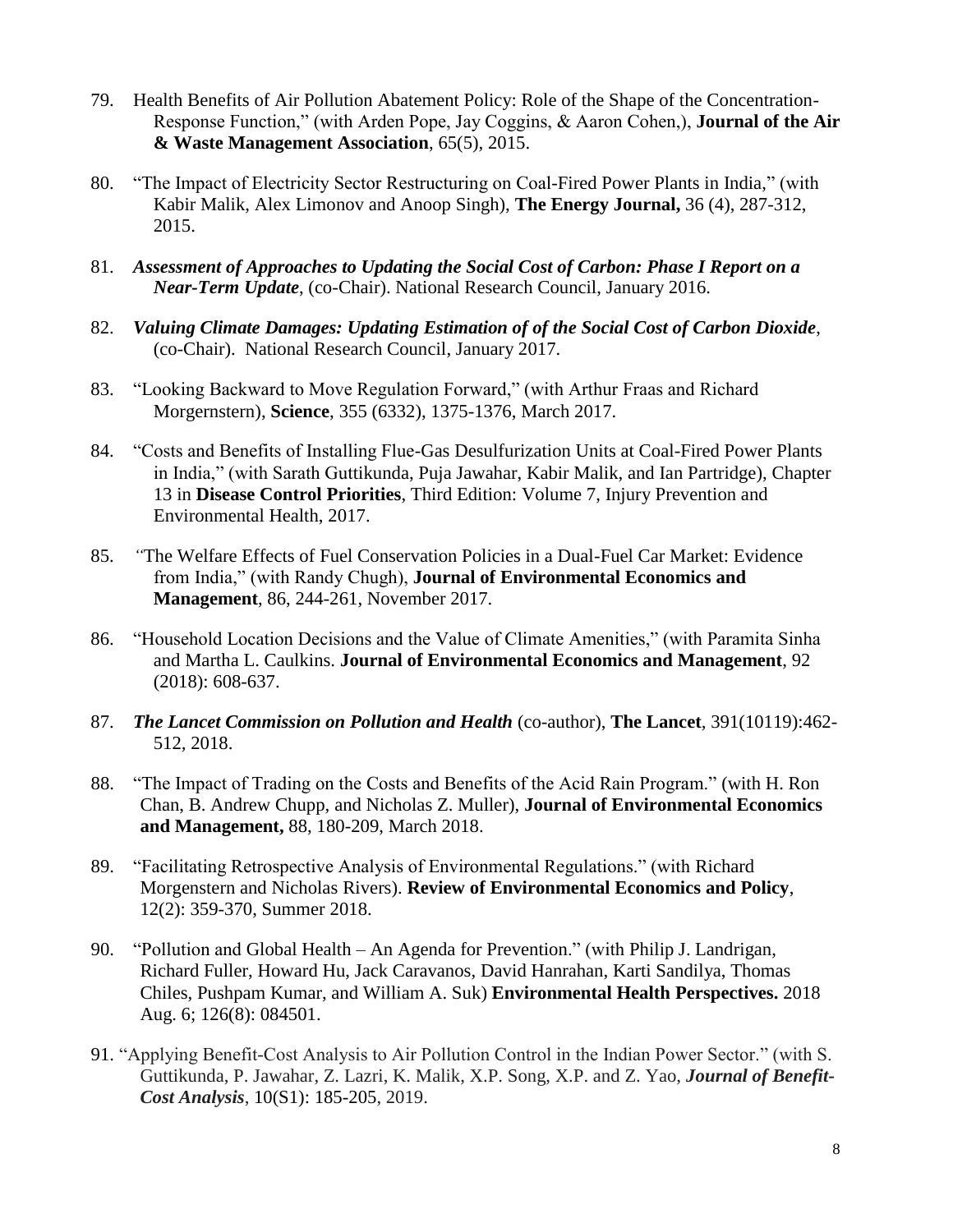- 92. "A Conversation with Maureen Cropper." (with Catherine L. Kling and Fran Sussman), *Annual Review of Resource Economics*, 2019, 11:1-18.
- 93. "Health and Economic Impact of Air Pollution in the States of India: The Global Burden of Disease Study 2019." (with members of the India State-Level Disease Burden Initiative Air Pollution Collaborators), **The Lancet Planetary Health**, 5(1): e25-e38, 2021.
	- 94. "The Mortality Impacts of Current and Planned Coal-Fired Power Plants in India." (with R. Cui, S. Guttikunda, N. Hultman, P. Jawahar, Y. Park, X. Yao and X.-P. Song), **Proceedings of the National Academy of Sciences**, February 2021 118 (5) e2017936188.
- 95. "The Health Impacts of Coal-Fired Power Plants in India and the Co-Benefits of GHG Reductions." (with R. Cui, S. Guttikunda, N. Hultman, P. Jawahar, Y. Park, X. Yao and X.- P. Song), **AEA Papers and Proceedings**, May 2021, pp. 385-90
- 96. "Eight Priorities for Calculating the Social Costs of Carbon." (with G. Wagner, D Anthoff, S. Dietz, . K. Gillingham, B. Groom, P. Kelleher, F. Moore and J. Stock) **Nature,** 590, February 25, 2021, pp. 548-550.
- 97. "The Value of Climate Amenities: A Comparison of Hedonic and Discrete Choice Approaches," (with P. Sinha and M. Caulkins). **Journal of Urban Economics**, 126, June 2021 <https://doi.org/10.1016/j.jue.2021.103371>.
- 98. "Air Pollution and Development in Africa: Impacts on Health, the Economy and Human Capital." (with S. Fisher, D.C. Bellinger, P. Landrigan et al.) **The Lancet Planetary Health,** 5(10), October 2021, pp. e681-e688.
- 99. "Looking Back at 50 Years of the Clean Air Act." (with J. Aldy, M. Auffhammer, A. Fraas and R. Morgenstern), **Journal of Economic Literature**, March 2022.

## **WORKING PAPERS**

- 1. "Improving Air Quality in Metropolitan Mexico City: An Economic Valuation," (with coauthors), Policy Research Working Paper 2785, February 2002.
- 2. "Urban Poverty and Transport: The Case of Mumbai," (with Judy Baker, Rakhi Basu, Somik Lall, and Akie Takeuchi), World Bank Policy Research Working Paper 3693, September 2005.
- 3. "Valuing Mortality and Morbidity in the Context of Disaster Risks," (with Sebnem Sahin), Policy Research Working Paper 4832, February 2009.
- 4. "Options for Energy Efficiency in India and Barriers to Their Adoption: A Scoping Study," (with Soma Bhattacharya), Resources for the Future Discussion Paper DP10-20, April 2010.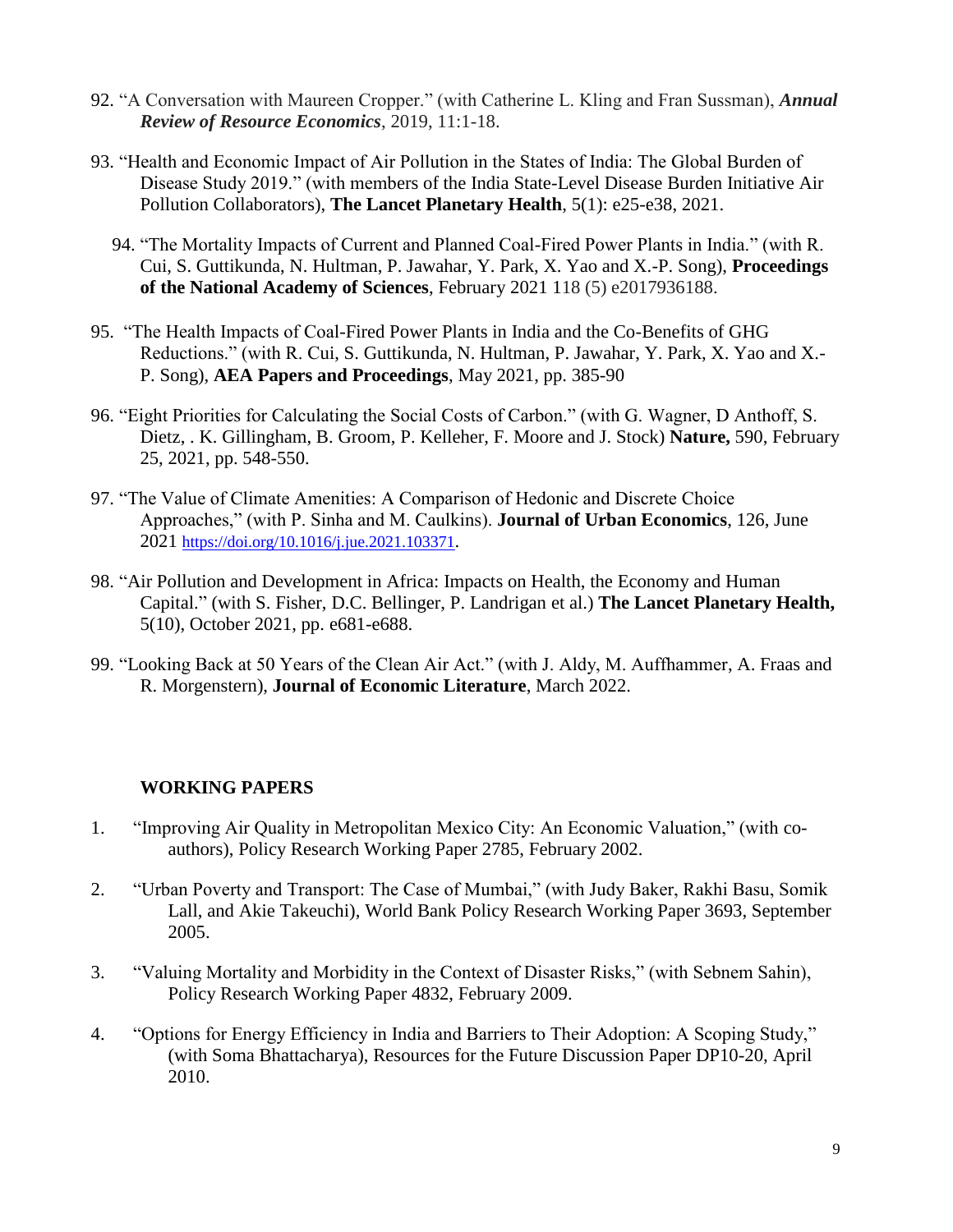- 5. "Policy Response to Pandemic Influenza: The Value of Collective Action," (with Georgiy Bobashev, Joshua M. Epstein, D. Michael Goedecke, Stephen Hutton, and Mead Over), NBER Working Paper 17195, July 2011.
- 6. "The Benefits of Achieving the Chesapeake Bay TMDLs," (with William Isaac), Resources for the Future Discussion Paper DP11-31, September 2011.
- 7. "The Health Effects of Coal Electricity Generation in India," (with Shama Gamkhar, Kabir Malik, Alex Limonov, and Ian Partridge), Resources for the Future Discussion Paper DP12-25, June 2012.
- 8. "The Value of Climate Amenities: Evidence from US Migration Decisions," (with Paramita Sinha), Resources for the Future Discussion Paper, DP13-01, January 2013, and NBER Working Paper 18756, January 2013.
- 9. "How Should the World Bank Estimate Air Pollution Damages?" (with Shefali Khanna), Resources for the Future Discussion Paper, DP14-30, September 2014.
- 10. "The Net Benefits of the Acid Rain Program: What Can We Learn from the Grand Policy Experiment?" (with H. Ron Chan, B. Andrew Chupp, and Nicholas Z. Muller), Resources for the Future Discussion Paper, DP15-25, June 2015, and NBER Working Paper 21383, July 2015. Revised as "The Impact of Trading on the Costs and Benefits of the Acid Rain Program," DP15-25 REV, April 2017.
- 11. "Preferences for Equality in Environmental Outcomes," (with Alan J. Krupnick and William Raich), Resources for the Future Discussion Paper DP16-36, September 2016.
- 12. "Do Discrete Choice Approaches to Valuing Urban Amenities Yield Different Results Than Hedonic Models?" (with Paramita Sinha and Martha L. Caulkins), NBER Working Paper 24290, February 2018.
- 13. *Reference Case Guidelines for Benefit-Cost Analysis in Global Health and Development*, (with L.A. Robinson, J.K. Hammitt, M. Cecchini, K. Chalkidou, K. Claxton, P. Hoang-Vu Eozenou, D. de Ferranti, A.B. Deolalikar, F. Guanais, D.T. Jamison, S. Kwon, J.A. Lauer, L. O'Keeffe, D. Walker, D. Whittington, T. Wilkinson, D. Wilson, and B. Wong. [https://cdn1.sph.harvard.edu/wp-content/uploads/sites/2447/2019/05/BCA-](https://cdn1.sph.harvard.edu/wp-content/uploads/sites/2447/2019/05/BCA-Guidelines-May-2019.pdf)[Guidelines-May-2019.pdf](https://cdn1.sph.harvard.edu/wp-content/uploads/sites/2447/2019/05/BCA-Guidelines-May-2019.pdf)
- 14. "Closing the Gap: Gender, Transport and Employment in Mumbai." (with M. Alam, M. Dappe and P. Suri) World Bank Policy Research Working Paper 9569. March 2021.

## **HONORS AND AWARDS**

Society for Benefit Cost Analysis Outstanding Achievement Award, 2019.

Distinguished University Professor, University of Maryland, College Park, 2011.

Member, National Academy of Sciences, 2008.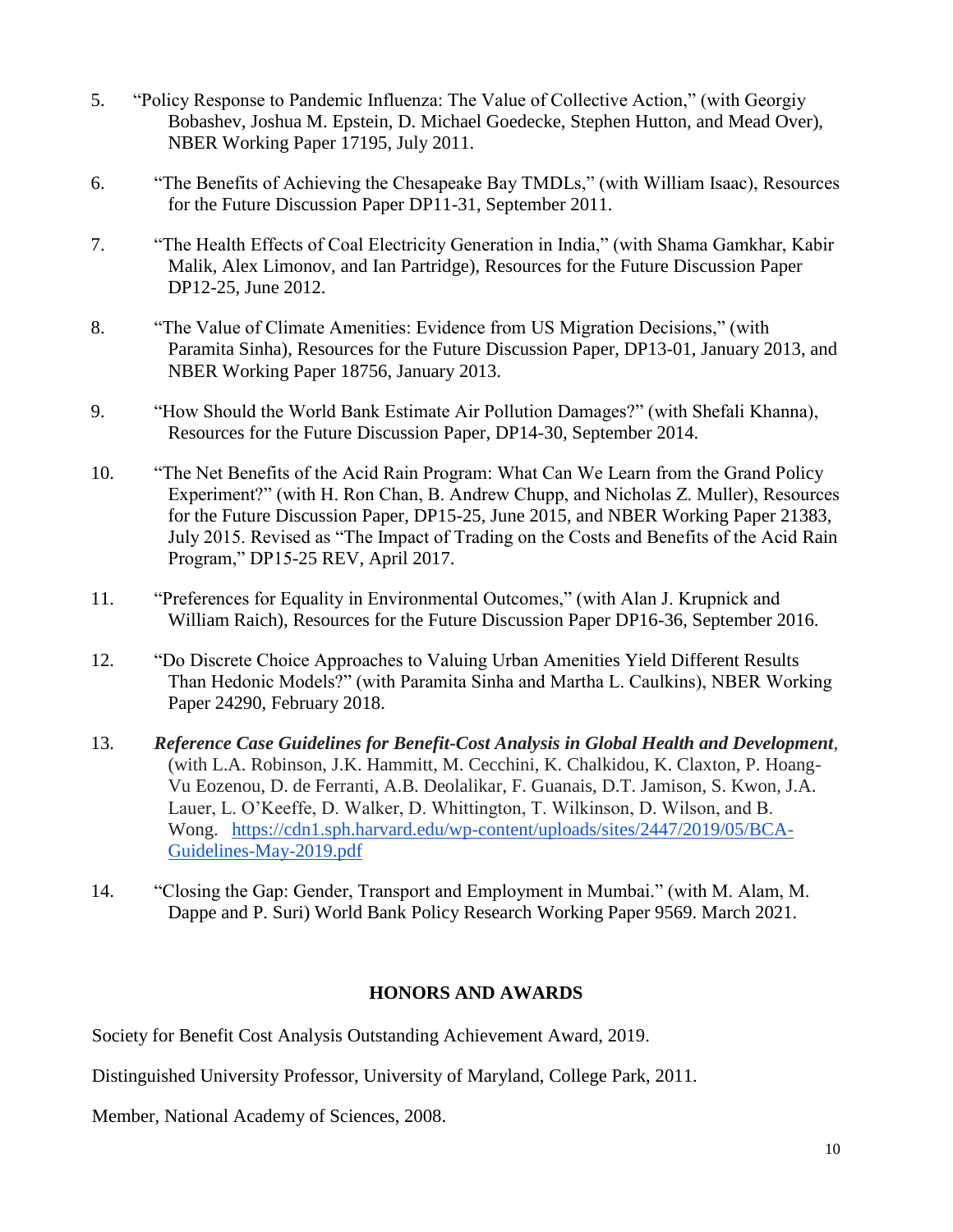Fellow, Association of Environmental and Resource Economists, 2006.

#### **OTHER PROFESSIONAL ACTIVITIES**

- Member, Board of Directors, Society for Benefit-Cost Analysis, 2021 –
- Member, Board of Directors, National Bureau of Economic Research, 2019-
- Chair, Section 64 (Human Environmental Sciences), National Academy of Sciences, 2019-
- Member, Steering Committee, Environmental Health Matters Initiative, National Academy of Sciences, 2018.
- Member, Pure Earth Leadership Council, 2017-

Member, Scientific Committee, Chaire Economie du Climat, 2016-

- Co-Chair, NAS-NRC Committee on Assessing Approaches to Estimates of the Social Cost of Carbon, 2015-2017.
- Member, American Economic Association Committee on Government Relations, 2014-2015.
- Member, Board of the Division of Earth and Life Sciences, National Academy of Sciences, 2013- 2016.
- Member, Finance Committee, National Academy of Sciences, 2013-2018.
- Vice-Chair, NAS-NRC Committee on the Health, Environmental, and Other External Costs and Benefits of Energy Production and Consumption, 2008-2009.
- Chair, Environmental Economics Advisory Committee, USEPA Science Advisory Board, 2002- 2006; Member, 1997-2000, 2006-2006
- Chair, Arsenic Rule Benefits Review Panel, USEPA Science Advisory Board, 2001.
- Chair, Advisory Council on Clean Air Compliance Analysis, USEPA Science Advisory Board, 1997-2000; Member, 1994-2002.
- Member, Committee on the Status of Women in the Economics Profession (CSWEP), 1995-97

President, Association of Environmental and Resource Economists, 1995-96

Treasurer, Association of Environmental and Resource Economists, 1989-93

Associate Editor, **Journal of Environmental Economics and Management**, 1991 **Journal of Economic Perspectives**, 1999-2001, 2002-2004 **Resource and Energy Economics**, 1998-2002